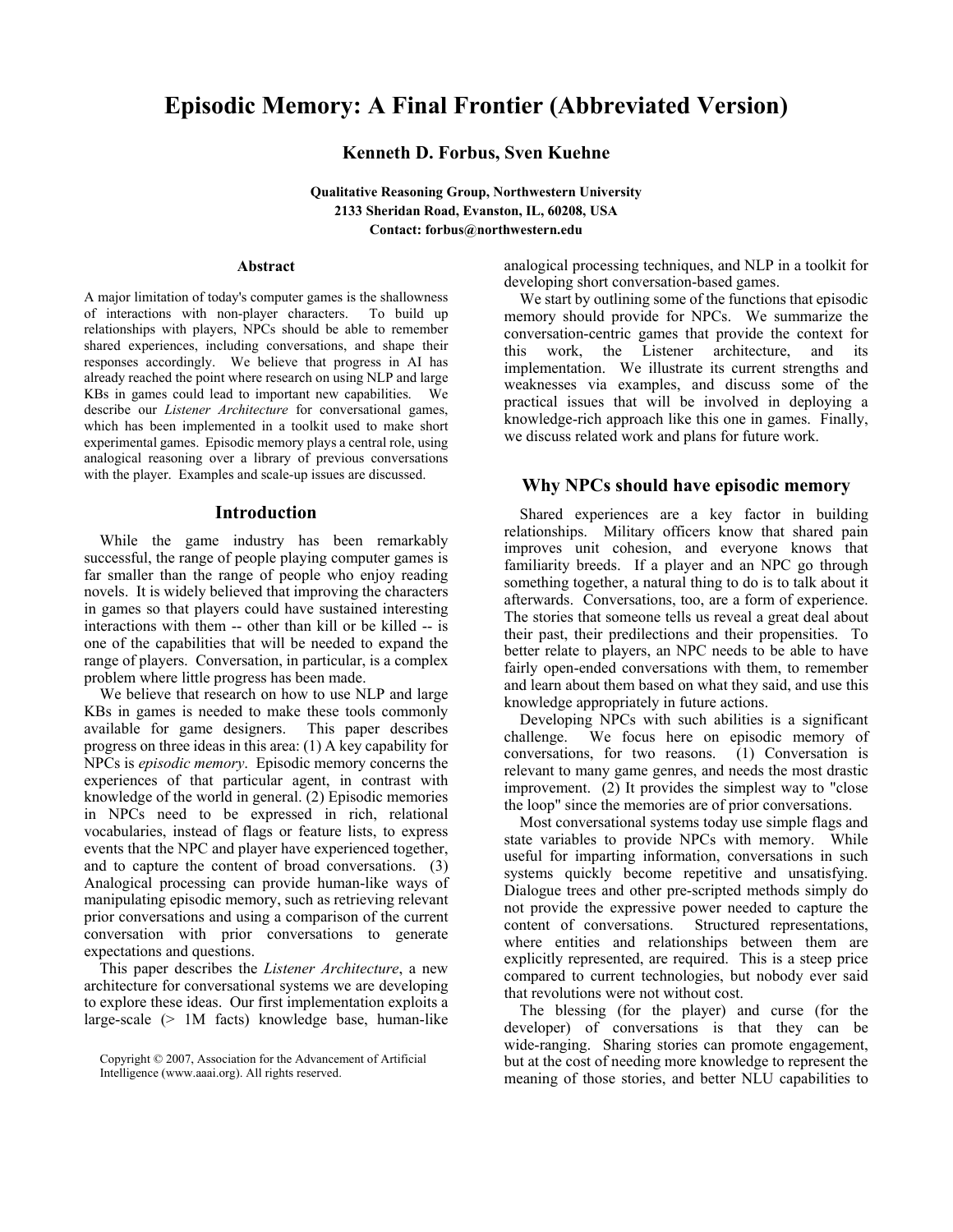construct those representations from text. So, in addition to needing structured representations, NPCs must be able to tap into a shared knowledge base that provides the background that someone in the game world would have.

How can stories accumulated by NPC from a player be used? We see several ways. For example, stories can be used to generate expectations about how a player will behave. If the player talks about a shopping expedition with fondness, then proposing a joint shopping expedition with the player might be a way of getting them to go somewhere when needed. A simpler use of stories, and our focus here, is generating responses to new stories that move a conversation along. If the player describes a harrowing driving experience, for example, the NPC might ask a question or make a comment based on a previous story about driving that the player told them. These capabilities require the ability to retrieve relevant stories, compare them to the current situation, and use their similarities and differences to help decide what to do next.

To summarize, what we need in an episodic memory for NPCs is the ability to construct structured, relational representations via natural language processing. The representational vocabulary needs to be drawn from a large library of knowledge about the game world. Episodic memories encoded using this knowledge must be retrievable when relevant, and used to guide NPC actions.

## **Our Experimental Gaming Context**

Our interface is a simplified IM chat window, which provides a running transcript of the conversation. Each conversational session is kept short, between 10 and 20 turns, since the scenario designs are focused on clear goals to prevent conversations from becoming too open-ended. Mini-games have been built around two scenarios so far: (1) In *Bomb Squad*, the player is talking a citizen (the NPC) through defusing a bomb. This requires calming them down first, so that the citizen doesn't panic and correctly executes their instructions. (2) In *Interstellar Trader*, the Wub [1], an alien species, has contacted us. Their representative (the NPC) wants our primitive cultural digital artifacts, which can be transmitted via hyperwave. The Wub have advanced medical technology. The player, negotiating for humanity, is trying to talk them out of cures for various cancers by offering them music, videos, and computer games. Six graduate students have successfully built single-session mini-games based on these two scenarios using this software, but without episodic memory. *Interstellar Trader* would become a lot more fun if player and alien built up a shared history, as good negotiators do. This is an example of the kind of gameplay that we are trying to support by incorporating analogy into a conversational architecture.

#### **The Listener Architecture**

Unlike chatbots, which use minimal processing of the

text to simulate understanding, in the Listener architecture we want to understand what the player says as deeply as we can, even with errors. Our goals are: (1) *Exploit shared history appropriately*. Information gleaned about the player from prior conversations should be available to reason with and act upon appropriately. (2) *Breadth*. The architecture should support conversations on a range of topics, ideally anything that would make sense in the game world. (3) *Robustness*. When the system fails, it should do so in ways that maintain player engagement.



The Listener Architecture is shown in Figure 1. Conversational interactions are divided into *sessions*. Each incoming sentence is handled by two systems in parallel. The NLU system translates it into predicate calculus as best it can. As the ongoing semantic interpretation is updated, relevant prior conversations are retrieved from a library of conversations with that player. Based on what the player said, what was retrieved, and the overall game context (including specialized, scripted knowledge in the finite-state machine tracking game state in the Dialogue Manager), possible responses are generated. In addition to analogy-based responses, an Eliza-style subsystem is also used to generate candidate responses, using a set of rules that depends on the state of the Dialogue Manager<sup>1</sup>. All potential responses are evaluated and if a response is chosen, a natural language version is generated for the player.

Many aspects of the Listener architecture are shared

 $\overline{a}$ 

<sup>&</sup>lt;sup>1</sup> The Eliza subsystem was turned off for all of the examples in this paper, but we mention it because it has been used in games students have created with the system.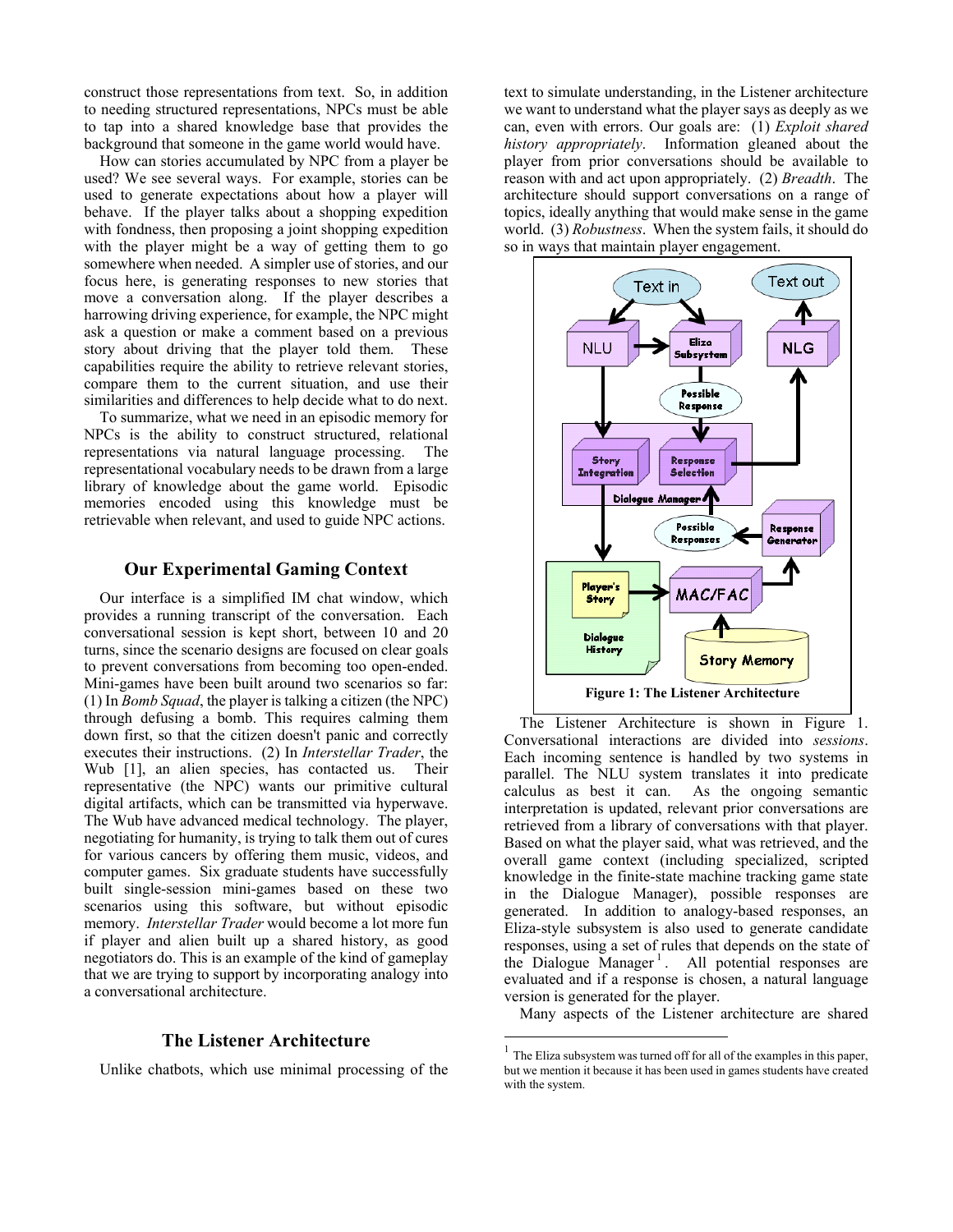with other conversational architectures, so we focus on what is novel. We use a large-scale knowledge base  $(1.2)$ millions facts) to provide breadth, drawn from Cycorp's Cyc KB, plus extensions from our prior research. This includes lexical information mapping words to internal predicates and axiom schema  $(\sim)$ 149K facts), augmented by LDC's COMLEX lexicon (38K words) to fill in syntactic gaps in the KB's coverage.

The most novel feature of the architecture is the incorporation of analogical processing. The underlying theory is Gentner's [5] *structure-mapping theory*, which describes how the comparison process underlying human analogy and similarity works. Using a solid psychological theory is important for two reasons. First, people are the most robust reasoners we know of, so emulating them is a wise strategy. Second, we want what seems similar to us to seem similar to NPCs, as a means of maintaining immersion. We exploit two cognitive simulations of structure-mapping processes. The Structure-Mapping Engine (SME) [2] provides analogical matching. Given two structured representations, SME produces *mappings* consisting of a set of correspondences (i.e., what goes with what), a set of *candidate inferences* (i.e., what might be inferred on the basis of the mapping), and a *structural evaluation score* indicating overall match quality. MAC/FAC [4] provides retrieval. The first stage of MAC/FAC uses a special kind of feature vector, automatically constructed from structured representations, as a cheap means for extracting two or three best candidates from a large pool of memories. The second stage uses SME to compare the structured representations retrieved against the current situation. Both simulations have been used to model a variety of psychological results, and both have been used in performance systems. Using MAC/FAC provides two advantages. First, assuming reasonable representations, a Listener will be reminded of conversations like those that a person might be reminded of, given the same experience. For example, they will tend to involve similar kinds of entities and activities.

We believe analogical mapping plays several roles in conversational strategies. For example, candidate inferences provide expectations, in a more generative way than hand-crafted scripts do. Correspondences provide a means of calculating similarities and differences between two stories, which in turn provides grist for responses (e.g., commenting on a salient difference between them).

The story integrator in the Dialogue Manager adds assertions corresponding to what the NLU system understood from the latest sentence into the semantic representation of the player's utterances in the session. This includes hypothesizing resolutions for remaining ambiguities and converting pronoun references into internal tokens for the participants. Given the updated player's story, MAC/FAC is used to retrieve a conversation from prior sessions. The mappings computed by the operation of SME within MAC/FAC are searched for material that could be used in responses, using a set of rules. Another set of rules is used to calculate scores for

each candidate response, based on factors such as how well the candidate inference is supported by the mapping and whether or not the content of the response has been said already by the Listener in response to a prior sentence.

Once a session is over, the understanding of what the player said during it is stored as a new case in the KB. The cases are organized into libraries, by player/Listener agent pairs. This enables the KB to be shared between multiple Listener agents. Currently retrievals are only carried out with respect to the case library for the current player/Listener pair, since that represents their shared history. Expanding retrievals to include conversations that the particular Listener has had with other players could provide useful data for generating gossip, and expanding retrievals to include conversations with the player that other Listeners have had, and which the current Listener could plausibly know, could provide useful data for detecting deceit or a change of heart in the player. These more complex strategies are left for future work.

An important concern is handling imperfections in NLP. We use the EANLU system [6] for understanding the player's input. EANLU was originally developed to explore how qualitative representations work in natural language semantics. EANLU has a number of grammar restrictions, including present tense, active voice, and only named entities (e.g., "Bill Clinton") for compound noun phrases. However, given these limitations, the Allen parser and initial stages of semantic interpretation are broad coverage. The semantic interpreter attempts to resolve ambiguities when possible, but propagates them forward otherwise, since responses can often be predicated on partial analyses. Even when there are multiple semantic interpretations, analogical processing still works, since it handles partial matches. (Similarly, the Eliza rules exploit information from fragmentary parses, reducing sensitivity to exact word choice and order.)

Our NLG capabilities are straightforward: Templates from the KB are used to construct English output from individual propositions. This is not the state of the art in NLG, but it has been sufficient for our experiments so far.

## **Examples**

Here we use examples from our implemented prototype to illustrate how these ideas work. We use the shortest possible examples here for brevity, taken from the initial phase of a session, when chit-chat occurs as a prelude to serious negotiations. In all examples, Fred is the player and Wub is the NPC.

The first question is whether or not the system can generate appropriate responses based on prior stories. Given the prior session

Fred: Bill Gates authors software. Bill Gates is rich.

when the system in a later session gets Fred: Richard Stallman writes software. it produces Wub: Richard Stallman is rich?